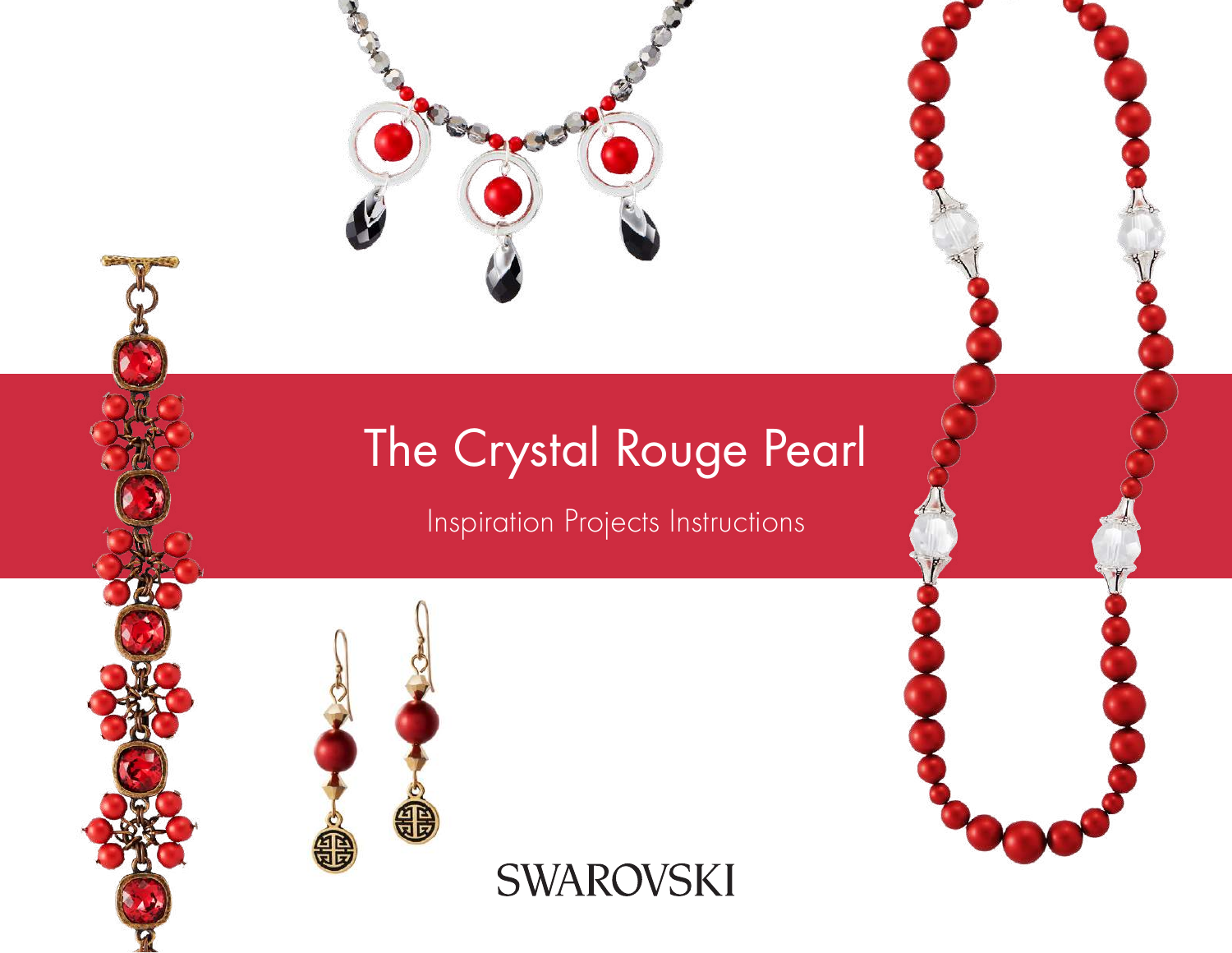### CREATE YOUR STYLE

## Jingle Charms Bracelet

## Swarovski crystals

| <b>Product Group</b> | Article No. | Amount | <b>Size</b>      | Color                          | <b>Color Code</b> |
|----------------------|-------------|--------|------------------|--------------------------------|-------------------|
| Beads                | 5328        | 5 pcs  | 3mm              | Crystal Metallic<br>Lt Gold 2X | 001 MLG2          |
| <b>Beads</b>         | 5601        | 5 pcs  | 4mm              | Siam                           | 208               |
| Crystal Pearls       | 5810        | 9 pcs  | 10mm             | Eden Green                     | 001 2014          |
| Crystal Pearls       | 5810        | 9 pcs  | 10 <sub>mm</sub> | Rouge                          | 001 2027          |
| Crystal Pearls       | 5810        | 4 pcs  | 8 <sub>mm</sub>  | Rouge                          | 001 2027          |
| Sew Ons              | 3700        | 5 pcs  | 6 <sub>mm</sub>  | Fern Green                     | 291               |
| Sew Ons              | 3700        | 5 pcs  | 8 <sub>mm</sub>  | Fern Green                     | 291               |
| Sew Ons              | 3700        | 5 pcs  | 10 <sub>mm</sub> | Fern Green                     | 291               |
| Sew Ons              | 3700        | 3 pcs  | 12mm             | Fern Green                     | 291               |

#### SUPPLIES:

- 1 Gingerbread Man Charm TierraCast® 94-2354-12
- 1 St. Nick Charm TierraCast® 94-2348-12
- 1 Nutcracker Charm TierraCast® 94-2350-12
- 1 Snowman Charm TierraCast® 94-2355-12
- 1 Wreath Toggle TierraCast® 94-2351-12
- 1 Ribbon Toggle TierraCast® 94-6171-12
- 4 Star Bead Cap TierraCast® 94-2354-12
- 5 2" Headpins
- 4 2" Eye pins
- 10 small jump rings
- 2 2mm crimp beads
- 2 3mm crimp covers
- 12" Stinging Wire

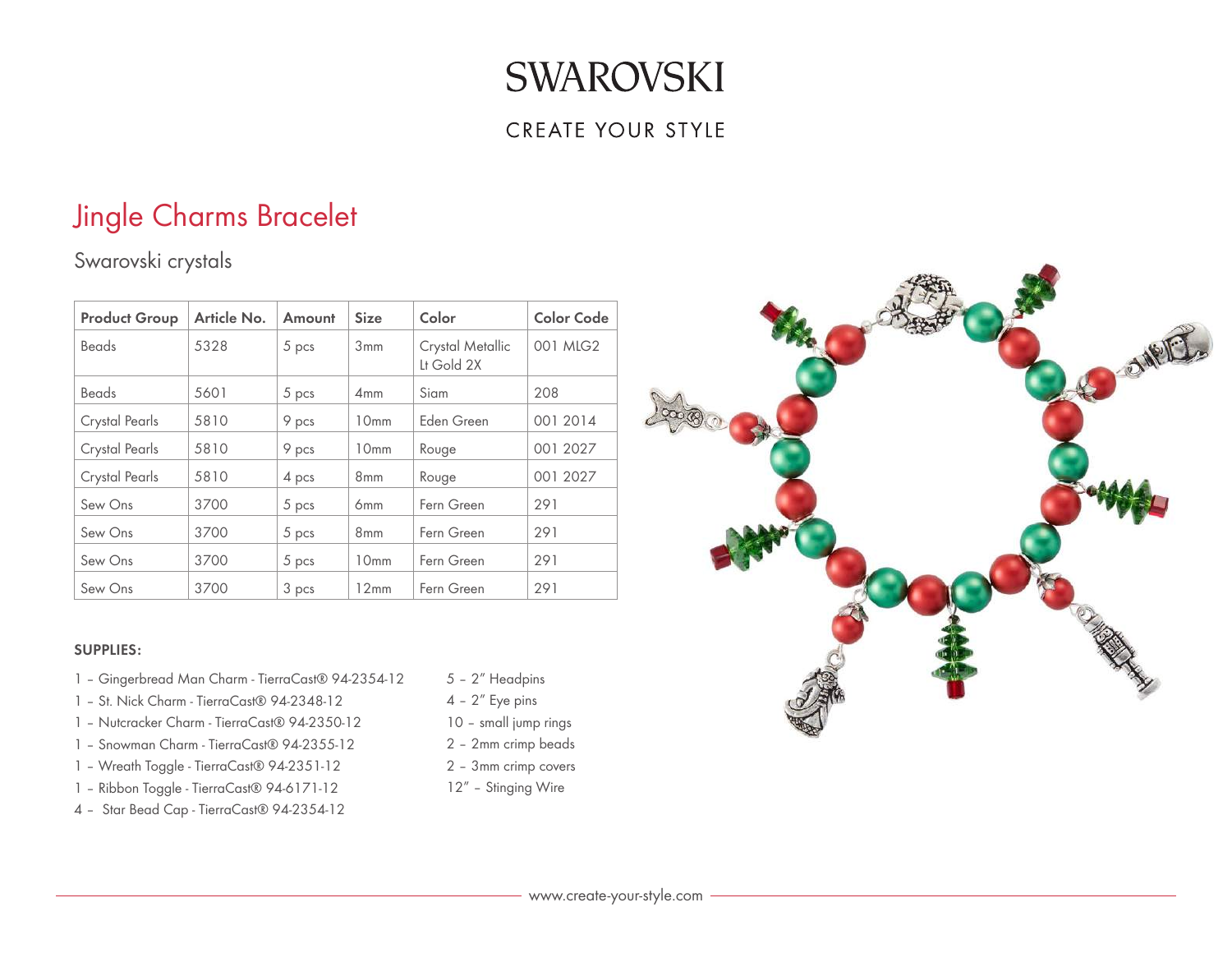### CREATE YOUR STYLE

# Jingle Charms Bracelet

### Swarovski crystals

#### INSTRUCTIONS:

#### To make Christmas Metal Charms:

Step 1: Using one eye pin, attach one of the Christmas charms to the bottom, slide on one 8mm Rouge pearl, one star bead cap and make a simple loop to close. Attach one small jump ring. Repeat this step for the other 3 Christmas charms and set aside.

#### To make Small Christmas Tree Charms:

Step 1: Using one head pin slide on one 4mm 5601 Siam cube, one 10mm 3700 Fern Green, one 8mm 3700 Fern Green, one 6mm 3700 Fern Green, and one 3mm 5328 Crystal Metallic Lt Gold 2X and make a simple loop. Attach one small jump ring. Repeat this step one more time and set aside.

#### To make Medium Christmas Tree Charms:

Step 1: Using one head pin slide on one 4mm 5601 Siam cube, one, 12mm 3700 Fern Green, one 10mm 3700 Fern Green, one 8mm 3700 Fern Green, one 6mm 3700 Fern Green, and one 3mm 5328 Crystal Metallic Lt Gold 2X and make a simple loop. Attach one small jump ring. Repeat this step two more times and set aside.

#### To construct Bracelet:

- Step 1: Using beading wire slide on one crimp bead and one Wreath toggle and crimp to close. Add crimp cover.
- Step 2: Slide on one 10mm Rouge pearl, one small Christmas tree, one 10mm Eden Green pearl, one Rouge pearl, one Metal charm component, one 10mm Eden Green pearl, one medium Christmas tree. Continue this pattern alternating Rouge and Eden Green pearls.
- Step 3: Slide on one crimp bead and one Bow toggle and crimp to close. Add crimp cover.

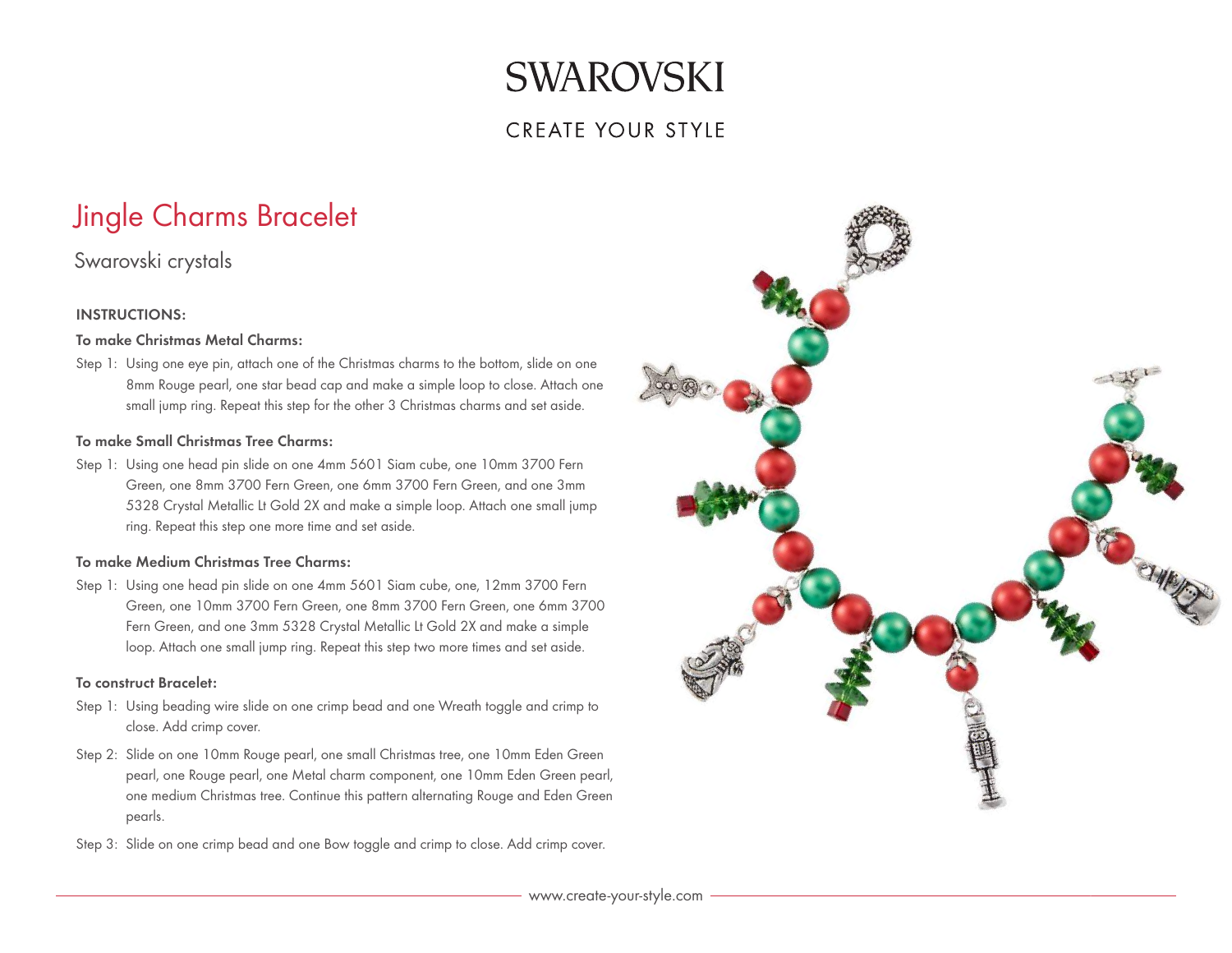### **CREATE YOUR STYLE**

## Candy Cane Earrings

Swarovski crystals

| <b>Product Group</b>  | Article No. | Amount            | <b>Size</b>     | Color             | <b>Color Code</b> |
|-----------------------|-------------|-------------------|-----------------|-------------------|-------------------|
| Crystal Pearls        | 5810        | 4 pcs             | 3mm             | Pearlescent White | 001969            |
| Crystal Pearls        | 5810        | 8 pcs             | 4mm             | Pearlescent White | 001969            |
| <b>Crystal Pearls</b> | 5810        | 10 <sub>pos</sub> | 4 <sub>mm</sub> | Rouge             | 001 2027          |

#### SUPPLIES:

- 2 Bow Bead TierraCast® 94-5610-12
- 2 small oval jump rings
- 2 2" Headpins
- 2 Ear wires

- Step 1: Using one head pin slide on one 3mm Pearlescent White pearl, one 4mm Rouge pearl, one 4mm Pearlescent White pearl, one 4mm Rouge pearl, one Bow bead, one 4mm Pearlescent White pearl, one 4mm Rouge pearl, one 4mm Pearlescent White pearl, one 4mm Rouge pearl, one 4mm Pearlescent White pearl, one 4mm Rouge pearl, and one 3mm Pearlescent White pearl. Using chain nose plier bend the wire over to close the head pin. Gently bend the top of the head pin to create a "cane like" top.
- Step 2: Using one jump ring attach the ear wire to the top of the cane.
- Step 3: Repeat Steps 1 & 2 to make second earring.

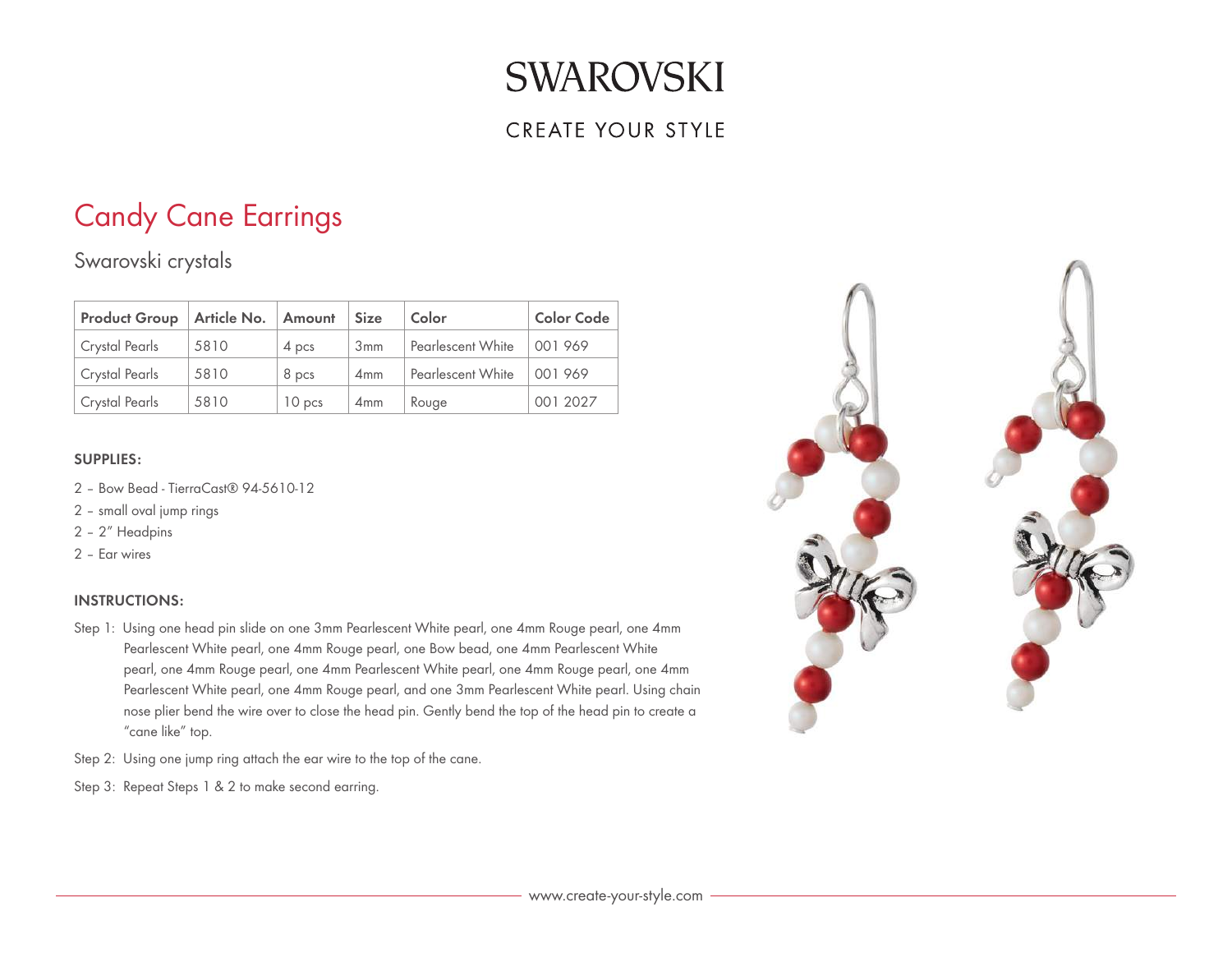## **CREATE YOUR STYLE**

# Jolly Old St. Nick Earrings

Swarovski crystals

| <b>Product Group</b> | Article No. | Amount | <b>Size</b>      | Color                   | <b>Color Code</b> |
|----------------------|-------------|--------|------------------|-------------------------|-------------------|
| Beads                | 5000        | 2 pcs  | 6 <sub>mm</sub>  | White Alabaster         | 281               |
| Beads                | 5040        | 4 pcs  | 4mm              | .Jet                    | 280               |
| Crystal Pearls       | 5810        | 2 pcs  | 4mm              | Rouge                   | 001 2027          |
| Crystal Pearls       | 5810        | 2 pcs  | 10 <sub>mm</sub> | Rouge                   | 001 2027          |
| Rondelle             | 77505       | 2 pcs  | 5mm              | Crystal (Rhodium Plate) |                   |

#### SUPPLIES:

- 2 Ear wires
- 4 1" Headpins
- 2 2" eyepins

- Step 1: Using one head pin, slide on one 4mm 5040 Jet bead and make a small simple loop. Repeat 3 more times and set aside.
- Step 2: Using one eye pin, slide on one 10mm Rouge pearl, one 6mm 5000 White Alabaster, one crystal rondelle, and one 4mm Rouge Pearl. Make a simple loop.
- Step 3: Using two of the jet components made in Step 1 attach to the bottom of the Santa. And add an ear wire to the top.
- Step 4: Repeat Steps 2-3 to make second earring.

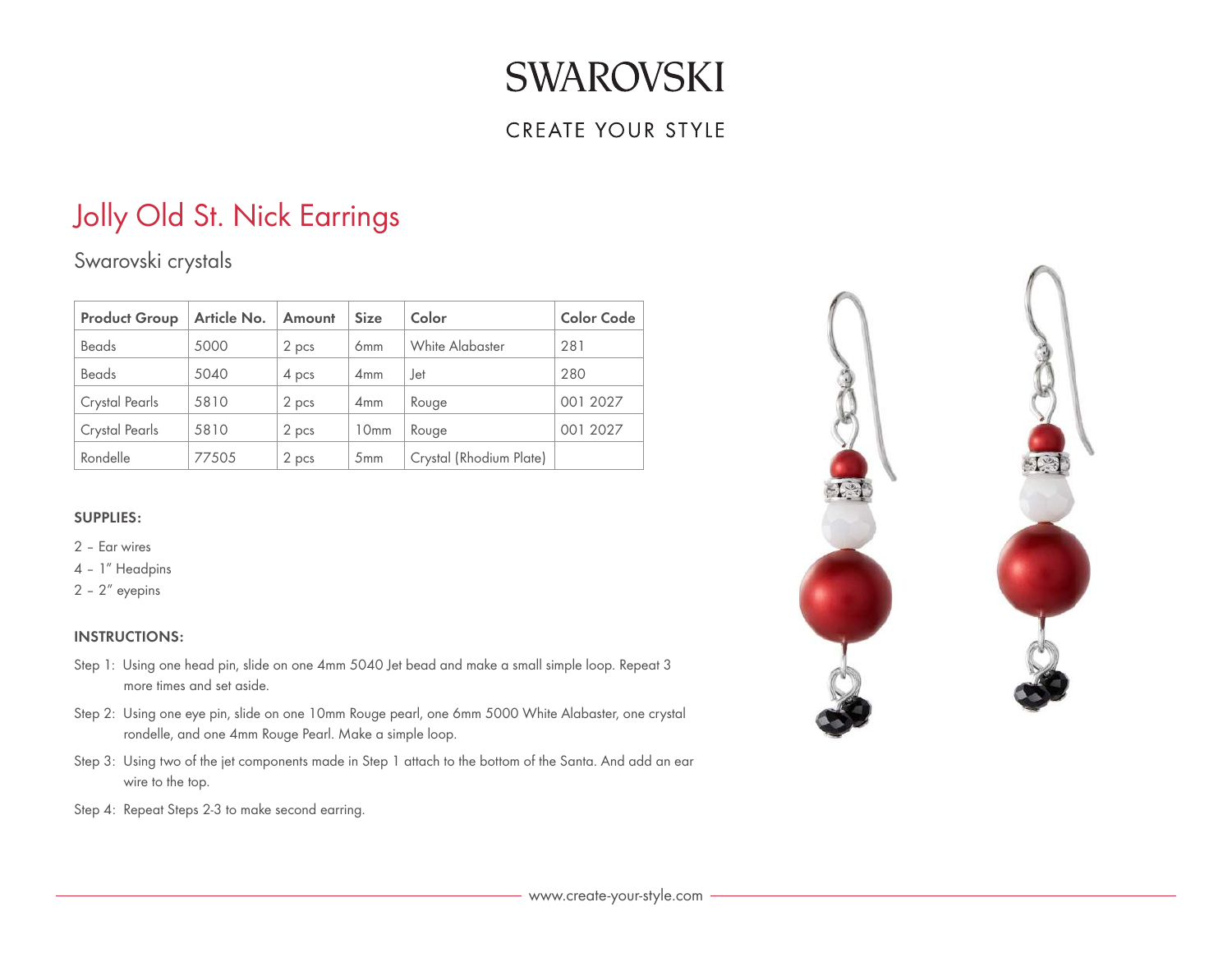## CREATE YOUR STYLE

## Christmas Bells Necklace

Swarovski crystals

| <b>Product Group</b> | Article No. | Amount   | <b>Size</b>      | Color   | Color Code |
|----------------------|-------------|----------|------------------|---------|------------|
| Crystal Pearls       | 5810        | 12 pcs   | 6 <sub>mm</sub>  | Rouge   | 001 2027   |
| Crystal Pearls       | 5810        | $14$ pcs | 8 <sub>mm</sub>  | Rouge   | 001 2027   |
| Crystal Pearls       | 5810        | $14$ pcs | 10 <sub>mm</sub> | Rouge   | 001 2027   |
| Crystal Pearls       | 5810        | 7 pcs    | 12mm             | Rouge   | 001 2027   |
| <b>Beads</b>         | 5000        | 4 pcs    | 14mm             | Crystal | 001        |

#### SUPPLIES:

- 8 Bell Cap TierraCast® 94-5666-12
- 1 Renaissance Toggle TierraCast® 94-6208-61
- 2 2mm crimp bead
- 2 3mm crimp cover
- 24" beading wire

- Step 1: Using the beading wire slide on one crimp bead and one end of the Renaissance toggle and crimp to close. Add crimp cover.
- Step 2: Slide on one 6mm Rouge pearl, one 8mm Rouge pearl, one 10mm Rouge pearl, one 12mm Rouge pearl, one 10mm Rouge pearl, one 8mm Rouge pearl, one 6mm Rouge pearl, one Bell Cap, one 14mm 5000 Crystal bead, and one Bell Cap. (Repeat this pattern once). Slide on one 6mm Rouge pearl, one 8mm Rouge pearl, one 10mm Rouge pearl, one 12mm Rouge pearl, one 10mm Rouge pearl, one 8mm Rouge pearl, one 6mm Rouge pearl, one 8mm Rouge pearl, one 10mm Rouge pearl, one 12mm Rouge pearl,

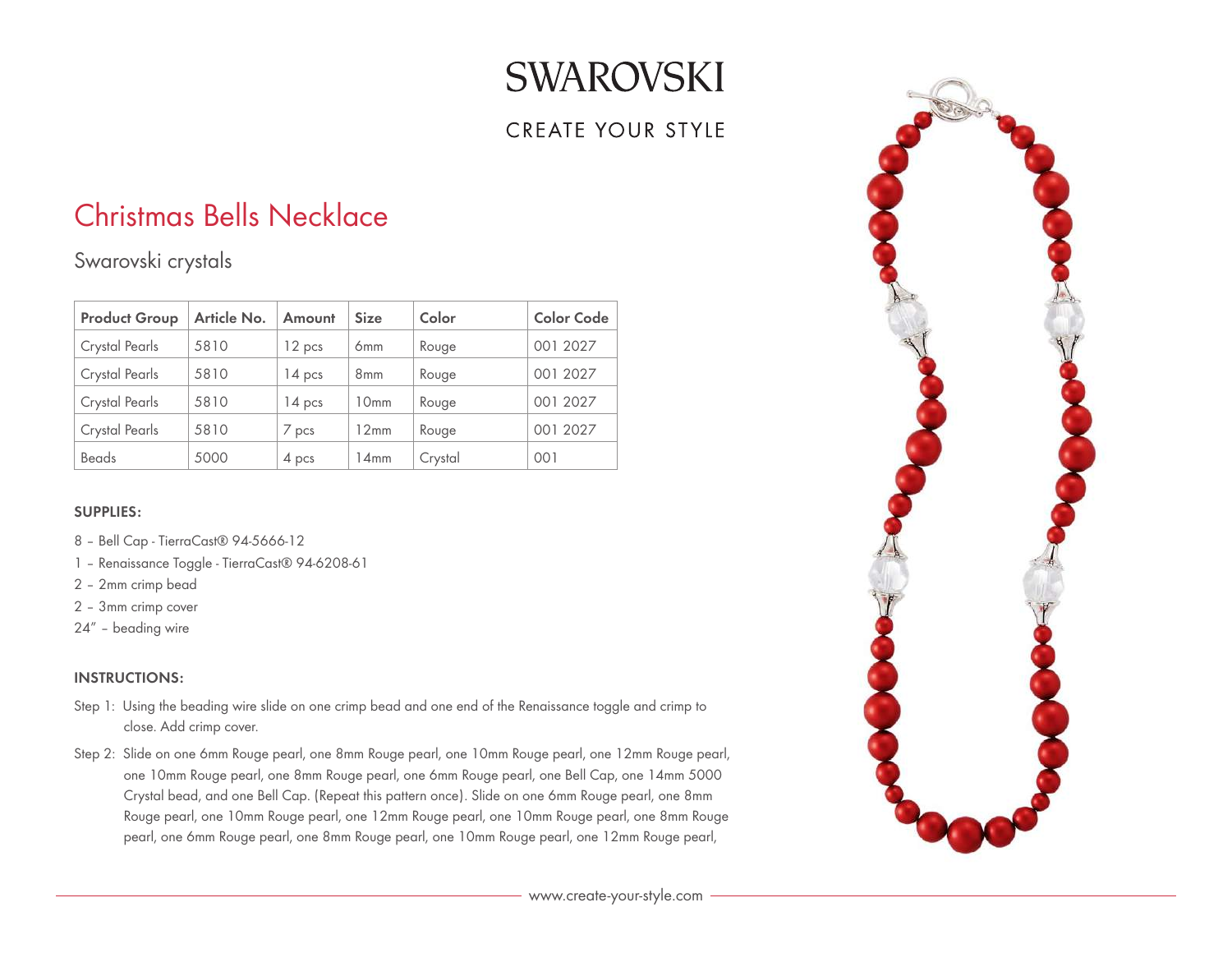### **CREATE YOUR STYLE**

## Christmas Bells Necklace

## Swarovski crystals

one 10mm Rouge pearl, one 8mm Rouge pearl, one 6mm Rouge pearl, one 8mm Rouge pearl, one 10mm Rouge pearl, one 12mm Rouge pearl, one 10mm Rouge pearl, one 8mm Rouge pearl, one 6mm Rouge pearl, one Bell Cap, one 14mm 5000 Crystal bead, and one Bell Cap. Slide on one 6mm Rouge pearl, one 8mm Rouge pearl, one 10mm Rouge pearl, one 12mm Rouge pearl, one 10mm Rouge pearl, one 8mm Rouge pearl, one 6mm Rouge pearl, one Bell Cap, one 14mm 5000 Crystal bead, and one Bell Cap. Slide on one 6mm Rouge pearl, one 8mm Rouge pearl, one 10mm Rouge pearl, one 12mm Rouge pearl, one 10mm Rouge pearl, one 8mm Rouge pearl,and one 6mm Rouge pearl.

Step 3: Slide on one crimp bead and other end of the Renaissance toggle and crimp to close. Add crimp cover.

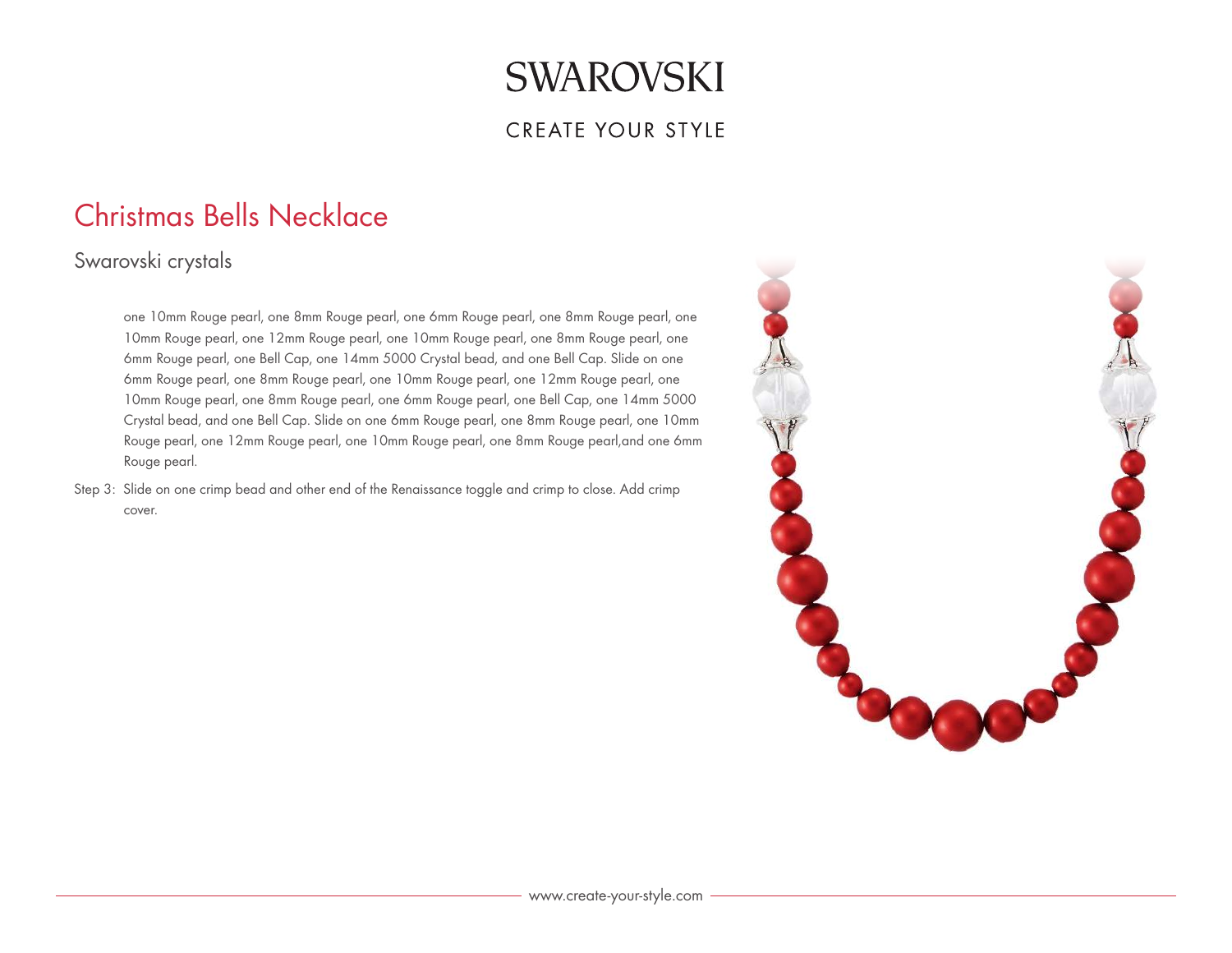### **CREATE YOUR STYLE**

## Lu Star Earrings

Swarovski crystals

| Product Group   Article No.   Amount   Size |      |          |                 | Color         | Color Code |
|---------------------------------------------|------|----------|-----------------|---------------|------------|
| Crystal Pearls                              | 5810 | $14$ pcs | 10mm Rouge      |               | 001 2027   |
| Beads                                       | 5328 | 4 pcs    | 6 <sub>mm</sub> | Crystal Aurum | 001 AUR2X  |

#### SUPPLIES:

- 2 Chinese Lu Charm TierraCast® 94-2538-26
- $2 2''$  eye pins
- 2 Ear Wires

- Step 1: Using one eye pin attach one Chinese Lu Charm to the bottom.
- Step 2: Slide on one 6mm 5328 Crystal Aurum 2X, one 10mm Rouge pearl, and one 6mm 5328 Crystal Aurum 2X. Make a simple loop to close.
- Step 3: Attach ear wire.
- Step 4: Repeat Steps 1-3 to make second earring.

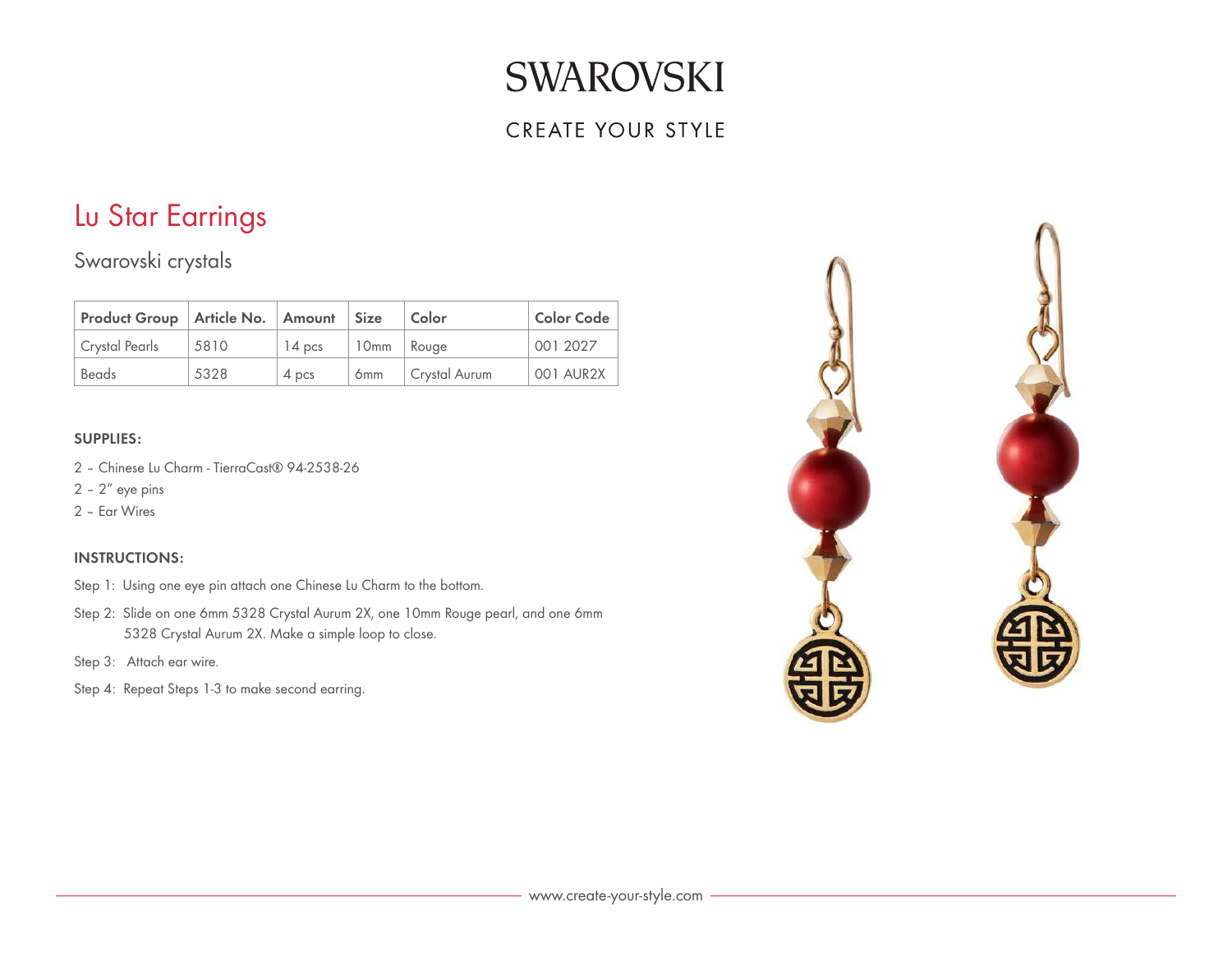## CREATE YOUR STYLE

## Majestic Dragon Coin Necklace

Swarovski crystals

| <b>Product Group</b> | Article No. | Amount | <b>Size</b>      | Color         | <b>Color Code</b> |
|----------------------|-------------|--------|------------------|---------------|-------------------|
| Crystal Pearls       | 5810        | 71 pcs | 10 <sub>mm</sub> | Rouge         | 001 2027          |
| Beads                | 5328        | 2 pcs  | 4mm              | Crystal Aurum | 001 AUR2X         |
| <b>Beads</b>         | 5328        | 12 pcs | 6 <sub>mm</sub>  | Crystal Aurum | 001 AUR2X         |

#### SUPPLIES:

- 1 Dragon Coin Pendant TierraCast® 94-2539-26
- 1 Koi Link TierraCast® 94-3223-26
- 1 Lotus Magnetic Clasp TierraCast® 94-6234-26
- $1 2<sup>''</sup>$  eye pin
- 1 small jump ring
- 2 2mm crimp bead
- 2 3mm crimp cover
- 24" beading wire

- Step 1: Using one eye pin, attach to the Dragon Coin Pendant. Slide on one 4mm 5328 Crystal Aurum 2X, one 5mm Rouge pearl, and one 4mm 5328 Crystal Aurum 2X. Make a simple loop to close. Attach to one side of Koi Link. Attach one small jump ring to other side and set aside.
- Step 2: Using beading wire slide on one crimp bead and one end of the Lotus clasp and crimp to close. Attach crimp cover.
- Step 3: Slide on five 5mm Rouge pearls, one 6mm 5328 Crystal Aurum 2X. Repeat this pattern 5 more times. Slide on five 5mm Rouge pearls and then slide on the component made in Step 1. Reverse this pattern to make other side of necklace.
- Step 4: Slide on one crimp bead and other end of the Lotus clasp and crimp to close. Attach crimp cover.

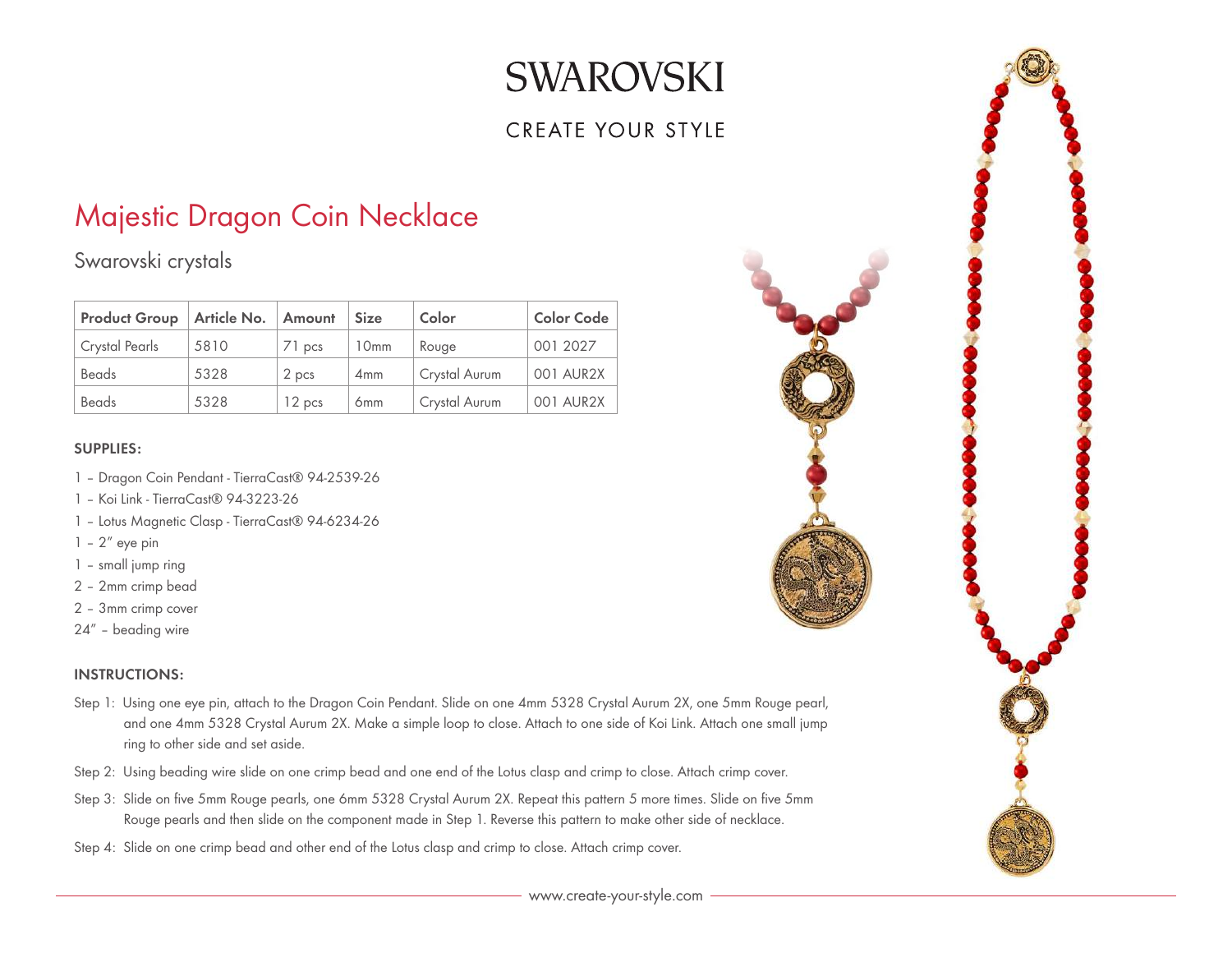### **CREATE YOUR STYLE**

# Passion Play Toursade

Swarovski crystals

| <b>Product Group</b> | Article No. | Amount  | <b>Size</b>      | Color                    | <b>Color Code</b> |
|----------------------|-------------|---------|------------------|--------------------------|-------------------|
| Crystal Pearls       | 5810        | 104 pcs | 4mm              | Rouge                    | 001 2027          |
| Crystal Pearls       | 5810        | 14 pcs  | 6 <sub>mm</sub>  | Rouge                    | 001 2027          |
| Crystal Pearls       | 5810        | 13 pcs  | 8 <sub>mm</sub>  | Rouge                    | 001 2027          |
| Crystal Pearls       | 5810        | 30 pcs  | 10 <sub>mm</sub> | Rouge                    | 001 2027          |
| <b>Beads</b>         | 5328        | 27 pcs  | 6 <sub>mm</sub>  | Scarlet                  | 276               |
| Beads                | 5328        | 12 pcs  | 4mm              | Scarlet                  | 276               |
| Beads                | 5328        | 41 pcs  | 4mm              | Crystal Golden<br>Shadow | 001 GSHA          |
| Beads                | 5040        | 5 pcs   | 8 <sub>mm</sub>  | Crystal Golden<br>Shadow | 001 GSHA          |
| <b>Beads</b>         | 5000        | 9 pcs   | 6 <sub>mm</sub>  | Smoked Topaz             | 220               |
| Beads                | 5000        | 6 pcs   | 8mm              | Crystal Copper           | 001 COP           |

#### SUPPLIES:

- 8 Woodland Beads TierraCast® 94-5649-26
- 5 Botanical Bead TierraCast® 94-5828-26
- 2 Flowering Cone TierraCast® 94-5829-26
- 1 Heirloom Toggle TierraCast® 94-6070-26
- 1 small jump ring
- 2 3mm crimp bead
- 2 4mm crimp cover
- 72" beading wire
- Scotch Tape

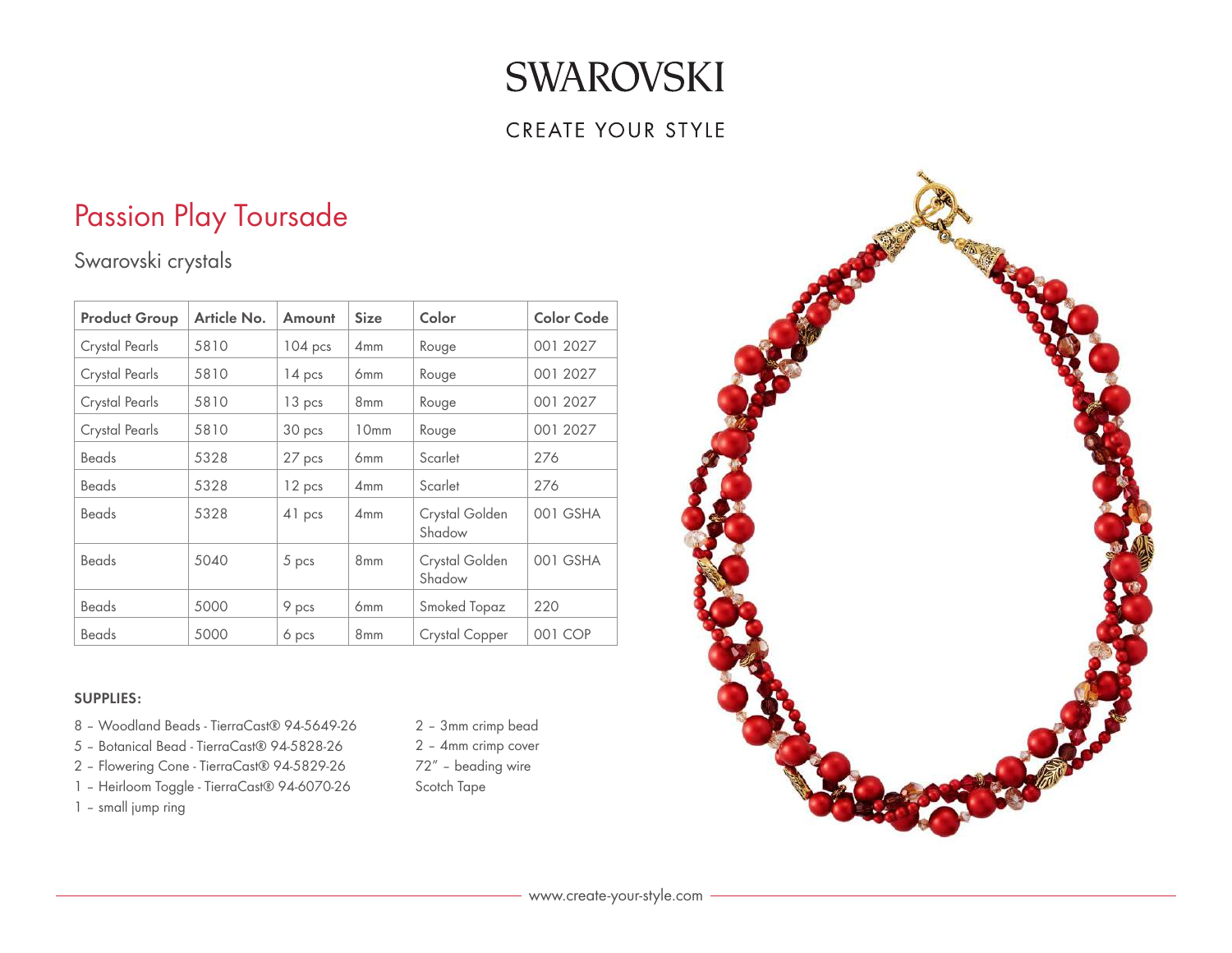### CREATE YOUR STYLE

## Passion Play Toursade

Swarovski crystals

#### INSTRUCTIONS:

Step 1: Cut beading wire into three 24" pieces.

#### Strand #1

Using one piece of wire add a small piece of tape to one end. Slide on one 4mm 5328 Crystal Golden Shadow, one 6mm Rouge Pearl, one 4mm 5328 Crystal Golden Shadow, one 6mm Rouge Pearl, one 4mm 5328 Crystal Golden Shadow, one 8mm Rouge Pearl, one 4mm 5328 Crystal Golden Shadow, one 10mm Rouge Pearl, (continue pattern with only 10mm pearls for 29 more times) then slide on one 4mm 5328 Crystal Golden Shadow, one 8mm Rouge Pearl, one 4mm 5328 Crystal Golden Shadow, one 6mm Rouge Pearl, one 4mm 5328 Crystal Golden Shadow, one 6mm Rouge Pearl, and one 4mm 5328 Crystal Golden Shadow. Tape off the end.

#### Strand #2

Using one piece of wire add a small piece of tape to one end. Slide on ten 4mm Rouge Pearls, one 6mm 5328 Scarlet, one Woodland gold bead, one 6mm 5328 Scarlet (repeat this pattern 7 more times), Slide on ten 4mm Rouge Pearls and tape off the end.

#### Strand #3

- Step 1: Using one piece of wire add a small piece of tape to one end. Using all the remaining beads and pearls, randomly slide these all on and tape off the end.
- Step 2: Remove the tape at one end of all three strands. Taking all three strands together slide on one.

Flowering cone and one 3mm crimp bead. Slide on the round end of the toggle and back through the crimp bead. Crimp to close and add crimp cover.

Step 3: Remove the tape at the other end of all three strands and make sure to slide all the beads into the already secured cone end. Now take all three strands together and slide on one

Flowering cone and one 3mm crimp bead. Make sure to pull each strand of wire taught up through the cone. Slide on one jump ring and back through the crimp bead. Crimp to close and add crimp cover. Open jump ring and add the T-bar of the toggle.

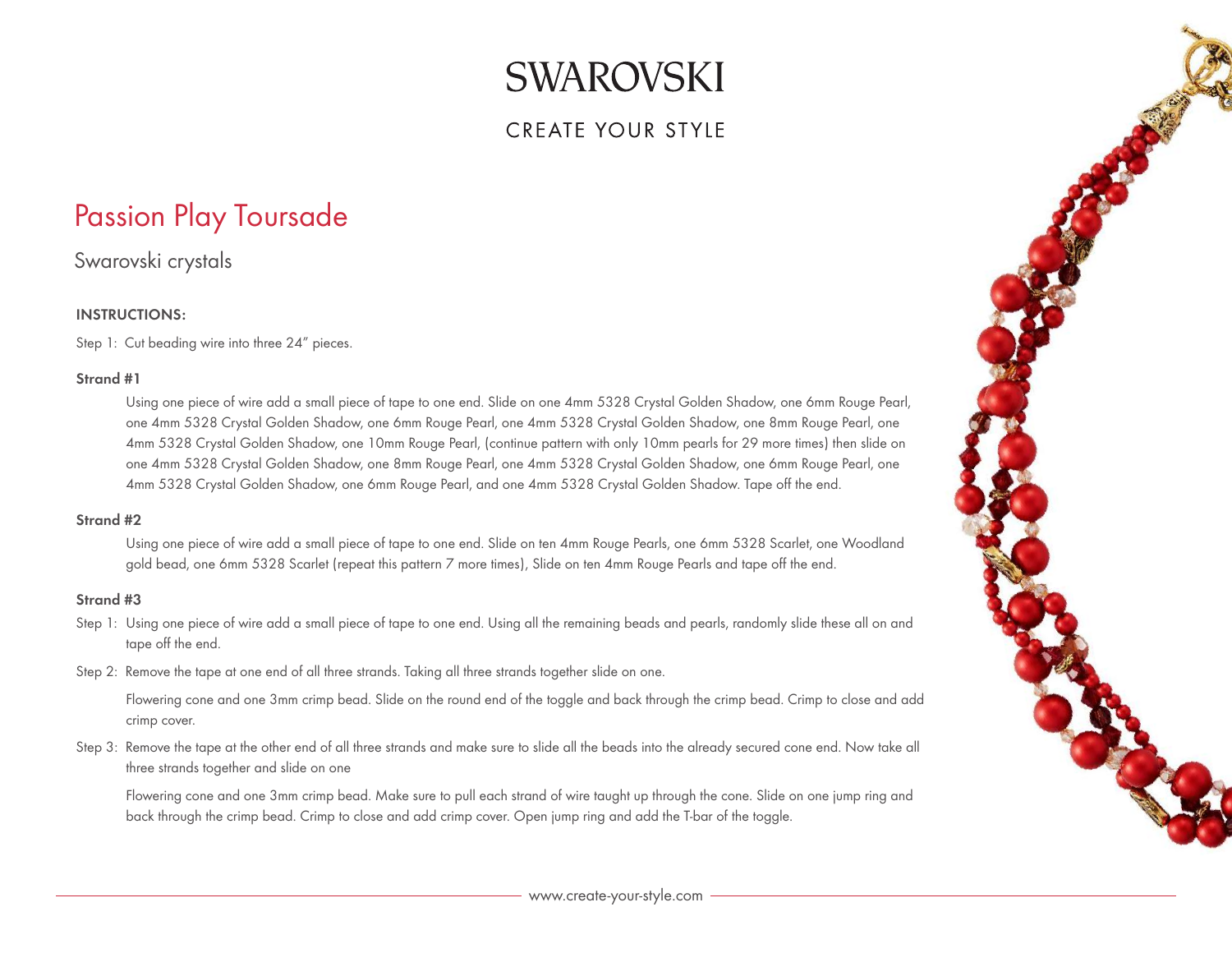### CREATE YOUR STYLE

# A Little Touch of Rouge

## Swarovski crystals

| <b>Product Group</b> | Article No. | Amount | <b>Size</b>     | Color   | <b>Color Code</b> |
|----------------------|-------------|--------|-----------------|---------|-------------------|
| Crystal Pearls       | 5810        | 6 pcs  | 3mm             | Rouge   | 001 2027          |
| Crystal Pearls       | 5810        | 2 pcs  | 4mm             | Rouge   | 001 2027          |
| Crystal Pearls       | 5810        | 2 pcs  | 6 <sub>mm</sub> | Rouge   | 001 2027          |
| Crystal Pearls       | 5810        | 2 pcs  | 8 <sub>mm</sub> | Rouge   | 001 2027          |
| Beads                | 5040        | 2 pcs  | 6 <sub>mm</sub> | Scarlet | 276               |

#### SUPPLIES:

- 2 35x22mm Teardrop Hoop Vintaj® H001-040
- 2 Add a Bead Ear Wires TierraCast® 90-1150-00
- 2 medium jump ring
- 2 2" head pins

- Step 1: Using one head pin, slide on one 8mm Rouge pearl, one 6mm Rouge pearl, one 4mm Rouge pearl, and one 3mm Rouge pearl. Make a simple loop to close. Repeat once and set aside.
- Step 2: Using one Add a Bead ear wire slide on one 3mm Rouge pearl, one 6mm 5040 Scarlet bead, and one 3mm Rouge pearl. Make a simple loop to close. Repeat once and set aside.
- Step 3: Using the Teardrop Hoop, open one jump ring and slide through one side of hoop, add pearl drop made in Step 1 and slide through other side of hoop. Close jump ring. Add ear wire made in Step 2 to top of jump ring.
- Step 4: Repeat Step 3 to make second earring.

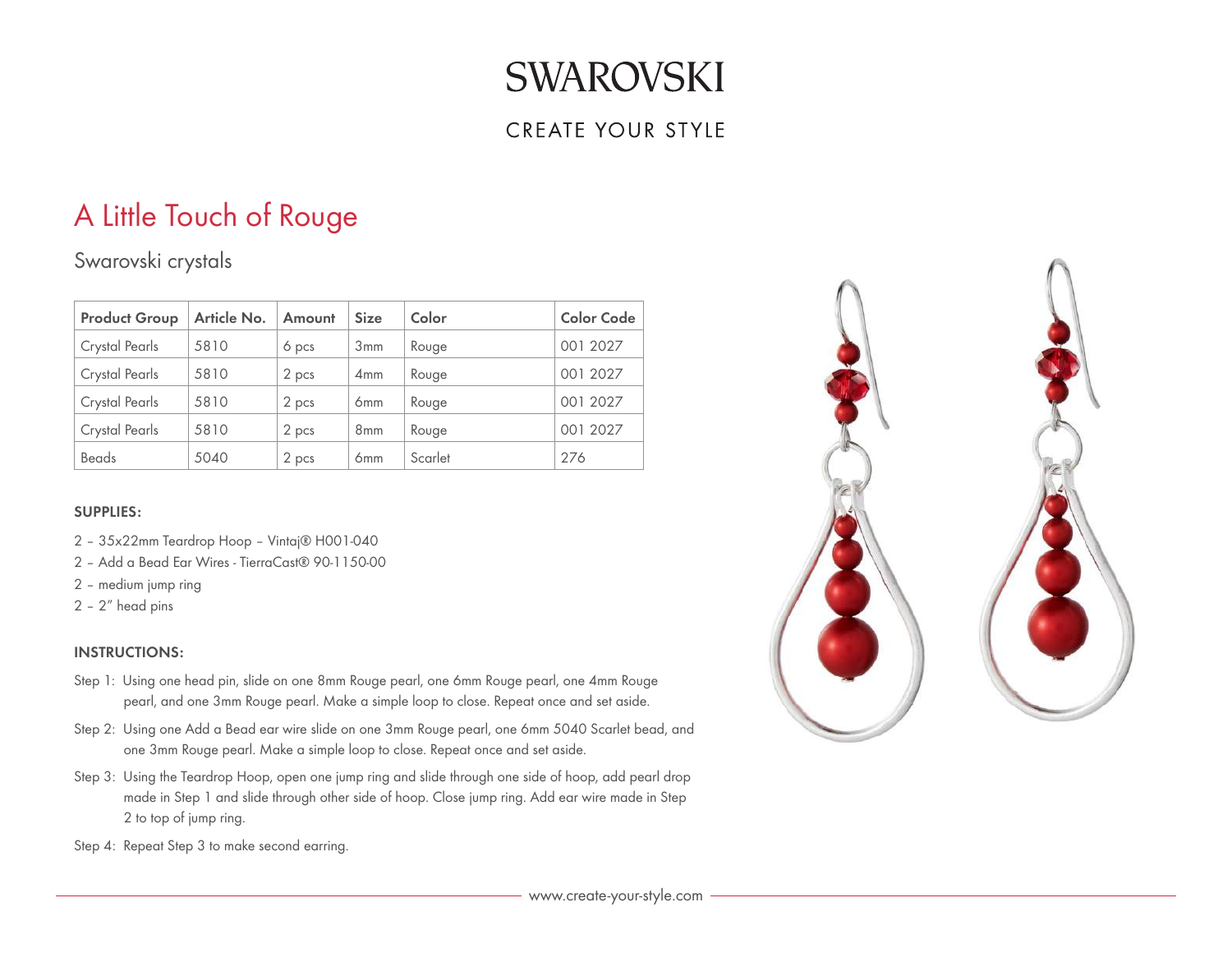## CREATE YOUR STYLE

# In the Heat of the Night

Swarovski crystals

| <b>Product Group</b> | Article No. | Amount   | <b>Size</b>      | Color                | <b>Color Code</b> |
|----------------------|-------------|----------|------------------|----------------------|-------------------|
| Crystal Pearls       | 5810        | $14$ pcs | 4 <sub>mm</sub>  | Rouge                | 001 2027          |
| Crystal Pearls       | 5810        | 3 pcs    | 10 <sub>mm</sub> | Rouge                | 001 2027          |
| Beads                | 5000        | 62 pcs   | 6 <sub>mm</sub>  | Crystal Silver Night | 001 SINI          |
| Pendants             | 6565        | 3 pcs    | 18mm             | Jet Light Chrome Z   | 280 LTCHZ         |

#### SUPPLIES:

- 3 23mm Heavy Hammered Ring Vintaj® PT 198-040
- 1 Large Tapered Toggle TierraCast® 94-6067-12
- 3 1" head pins
- 6 medium jump rings
- 2 2mm crimp beads
- 2 3mm crimp covers
- 22" beading wire

- Step 1: Using one head pin, slide on one 10mm Rouge pearl and make a simple loop. Repeat 2 more times and set aside.
- Step 2: Using one Heavy Hammered Ring and one jump ring attach one 18mm 6565 Jet pendant to the bottom of the ring. Then using one jump ring attach one of the pearl drops made in Step 1 to the top of the Heavy Hammered Ring. Repeat 2 more times and set aside.

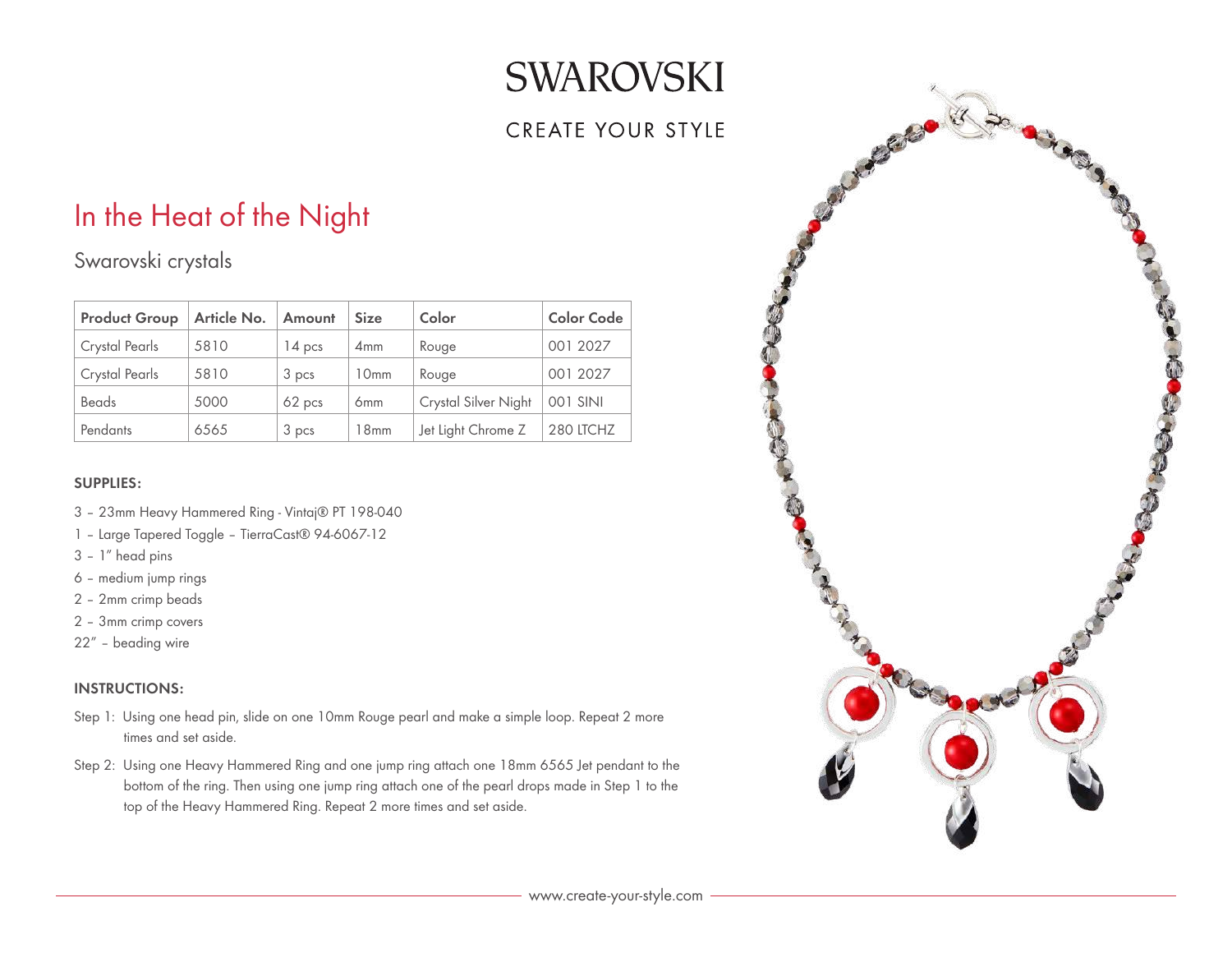### **CREATE YOUR STYLE**

# In the Heat of the Night

### Swarovski crystals

- Step 3: Using beading wire slide on one crimp bead and one end of toggle and crimp to close. Attach crimp cover. Slide on one 4mm Rouge pearl and seven 6mm 5000 Crystal Silver Night beads. Repeat this pattern three more times.
- Step 4: Now slide on one 4mm Rouge pearl and one of the drop components made in Step 2 so that the pearl is hanging in the inner part of the Ring and that the jet pendant hangs on the bottom outside of the ring. Then slide on one 4mm Rouge pearl, three 6mm 5000 Crystal Silver Night beads, one 4mm Rouge Pearl and another drop component from Step 2, one 4mm Rouge pearl, three 6mm 5000 Crystal Silver Night beads, one 4mm Rouge Pearl and another drop component from Step 2, and one 4mm Rouge pearl.
- Step 5: Slide on seven 6mm 5000 Crystal Silver Night beads and one 4mm Rouge pearl. Repeat this pattern three more times.
- Step 6: Slide on one crimp bead and other end of toggle and crimp to close. Attach crimp cover.

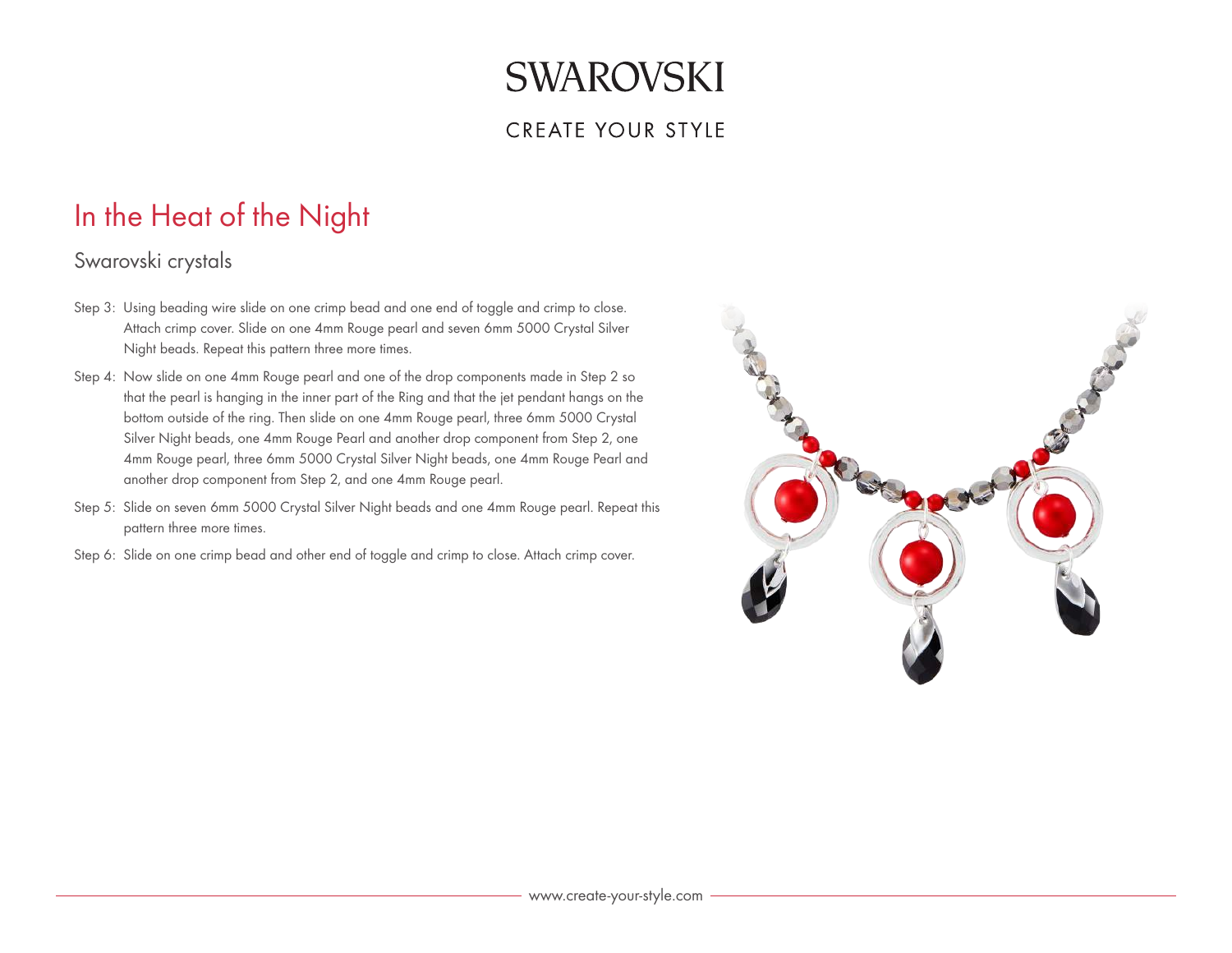## **CREATE YOUR STYLE**

## Red Currant Road

Swarovski crystals

| Product Group   Article No.   Amount   Size |      |                  |                 | Color     | <b>Color Code</b> |
|---------------------------------------------|------|------------------|-----------------|-----------|-------------------|
| Crystal Pearls                              | 5810 | $24$ pcs         | 6 <sub>mm</sub> | Rouge     | 001 2027          |
| <b>Fancy Stones</b>                         | 4470 | 5 <sub>DCS</sub> | 10mm            | Scarlet F | 276               |

#### SUPPLIES:

- 5 Hammered 10mm Cushion Bezel Link TierraCast® 94-3225-27
- 1 Maker's Toggle TierraCast® 94-6202-27
- 24 small jump rings
- 12 medium jump rings
- 24 1" head pins

Alcohol wipes

Swarovski CG500 Two Part Epoxy Glue

- Step 1: Using alcohol wipes clean all off the links and set aside to dry.
- Step 2: Using one 10mm 4470 Scarlet fancy stone glue into matching finding. Repeat four more times and set aside to dry for 24 hours.
- Step 3: Using one head pin slide on one 6mm Rouge Pearl and make a simple loop. Repeat 23 more times and set aside.